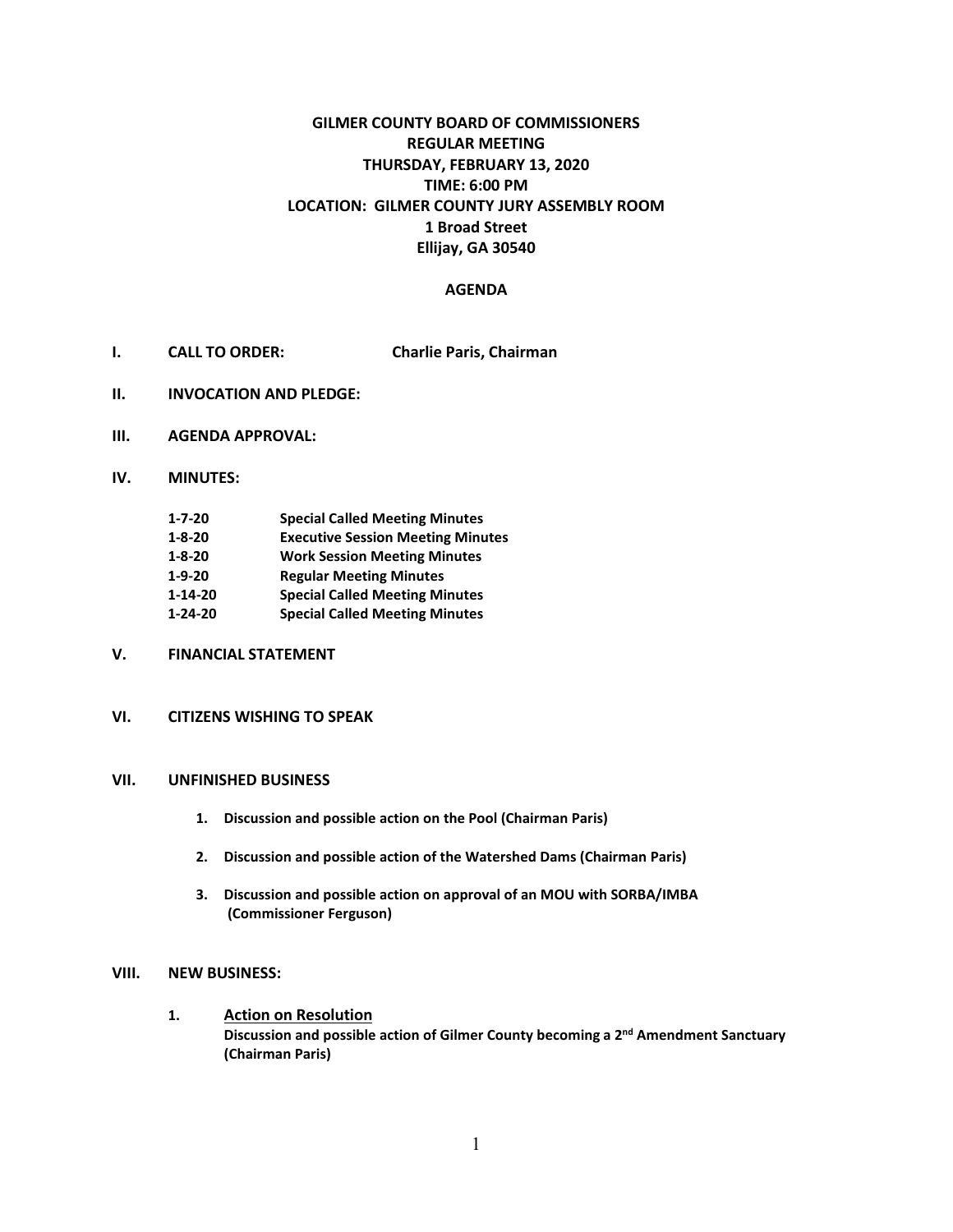- **2. Action on Resolution Resolution to appoint a County Clerk for 2020 (Chairman Paris)**
- **3. Action on Resolution Resolution to appoint a County Attorney for 2020 (Chairman Paris)**
- **4. Action on Resolution Resolution to approve the Organizational Chart for 2020 (Chairman Paris)**
- **5. Action on Resolution Resolution for 2020 for the Disposal of County Property (Chairman Paris)**

### **6. Action on Resolution**

**Final Decision by the Gilmer County Board of Commissioners considering the Recommendation by the Gilmer County Planning Commission Regarding the Application for a 2020 River Outfitter's License for Ellijay River Outfitters (Karen Henson)**

**7. Action on Resolution Resolution of 2020 County Property & Vehicles inventory list to be approved along with Insurance Coverage (Chairman Paris)**

# **8. Action on Resolution**

**Discussion and possible action of All Hazard-All Emergency Mutual Aid Assistance Memorandum of Agreement (Chairman Paris)**

# **9. Action on Resolution**

**Final Decision by the Gilmer County Board of Commissioners considering the Recommendation by the Gilmer County Planning Commission Regarding the Application for Amendment to Gilmer County Land Use (Zoning) District Map, Ellijay-Gilmer Water & Sewer Authority, Tax Map 3101, Parcel No. 009, 0 Orchard Lane, A-1 (Agricultural) to PI-1 (Public Institute)**

# **10. Action on Resolution**

**Final Decision by the Gilmer County Board of Commissioners considering the Recommendation by the Gilmer County Planning Commission Regarding the Application for Amendment to Gilmer County Land Use (Zoning) District Map, Michael A. Vitte, Tax Map 3039, Parcel No. 019, 0 Oakhill Road, R-1 (Residential Low Density) to C-1 (Commercial)**

# **11. Action on Resolution**

**Final Decision by the Gilmer County Board of Commissioners considering the Recommendation by the Gilmer County Planning Commission Regarding the Application for Amendment to Gilmer County Land Use (Zoning) District Map, Johnny & Deborah McClure, Tax Map 3149, Parcel No. 042B, 12462 Doublehead Gap Road, R-1 (Residential Low Density) to A-1 (Agricultural)**

- **12. Action on Resolution Discussion and possible action of Approval to Advertise Bids for an Ambulance (Chairman Paris)**
- **13. Action on Resolution Discussion and possible action of Renting Space for an ATM (Chairman Paris)**